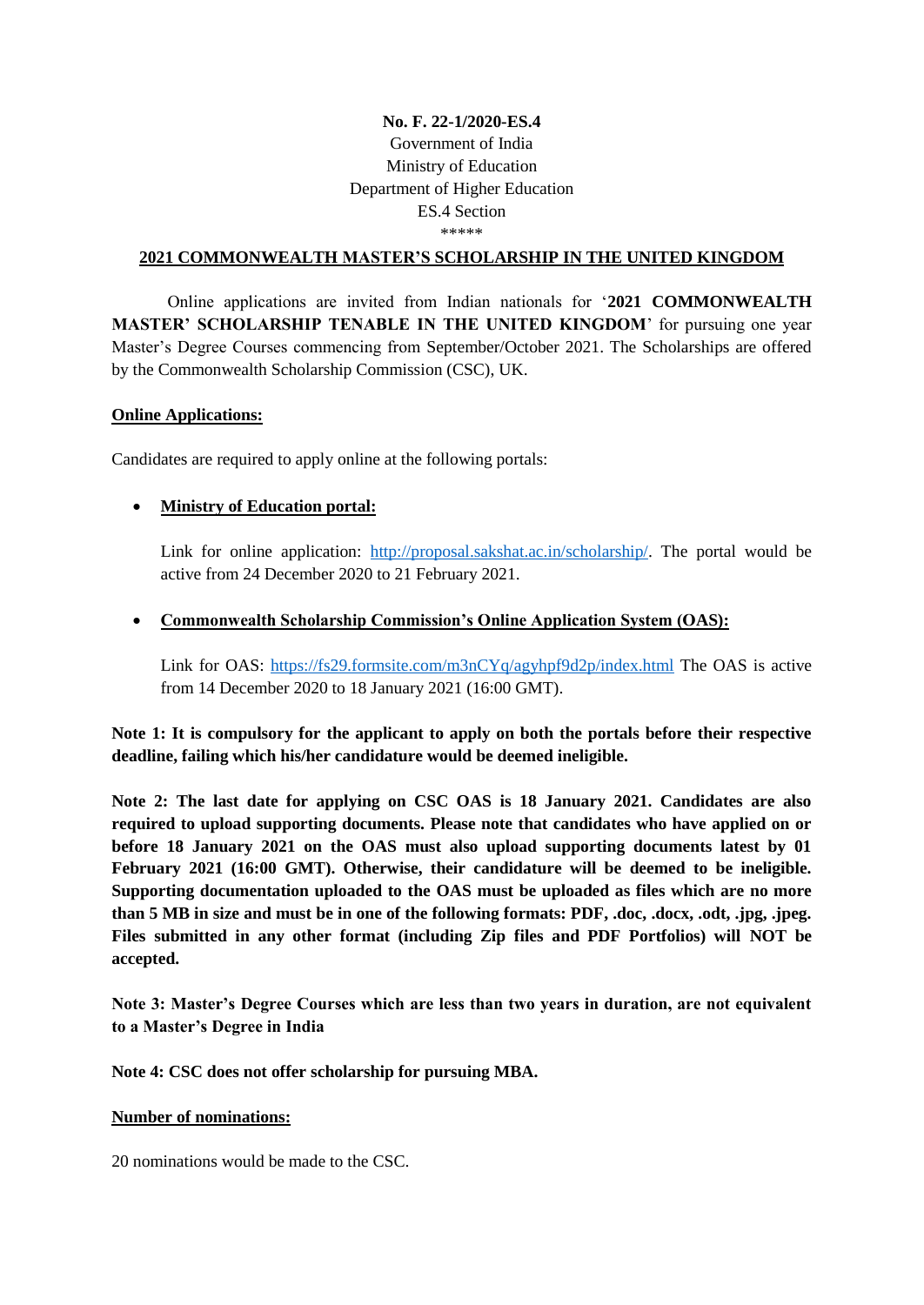#### **Eligibility:**

(i) The applicant must be a Citizen of India.

(ii) The applicant must be a permanent resident of India.

(iii)The applicant must be available to start his/her academic studies in the UK by the start of the UK academic year in September/October 2021.

(iv) The applicant should have completed or is expected to complete his/her Bachelor Degree by October 2021.

(v) The applicant must not be able to afford to study in the UK without this scholarship. (*Candidates are compulsorily required to sign a declaration that they do not have access to sufficient funds to study in the UK).*

(vi) Candidates who have already been abroad for studies/training/ specialization either on scholarships or on their own, for a period exceeding six months are eligible to apply, if they have been in India for at least two consecutive years as on 21 February 2021 after returning from abroad.

(vii) Candidates must have an offer from admission from a UK University for the September/October 2021 intake at the time of applying to be considered for this scholarship. Candidates who have an offer of admission for the 2020 September/October academic session are also eligible to apply if they have decided to defer their offer by a year and the University has accepted their request to defer.

Commonwealth Master's Scholarship is offered under the following themes:

- $\triangleright$  Science and technology for development
- $\triangleright$  Strengthening health systems and capacity
- $\triangleright$  Promoting global prosperity
- $\triangleright$  Strengthening global peace, security and governance
- $\triangleright$  Strengthening resilience and response to crises
- $\triangleright$  Access, inclusion and opportunity.

#### **Nomination Criteria**

.

(i) Candidates who have received an offer of admission from any UK University must upload a copy of the same on the Ministry's portal at the time of online application, failing which their candidature will not be considered.

(ii) In case there are more applications than the number of nominations to be made, ranking of the UK University from where the candidate has secured an offer of admission as per the 'QS Ranking 2021' would be taken to draw up the merit list.

(iii) Nominations would be made in a development theme wise proportional basis.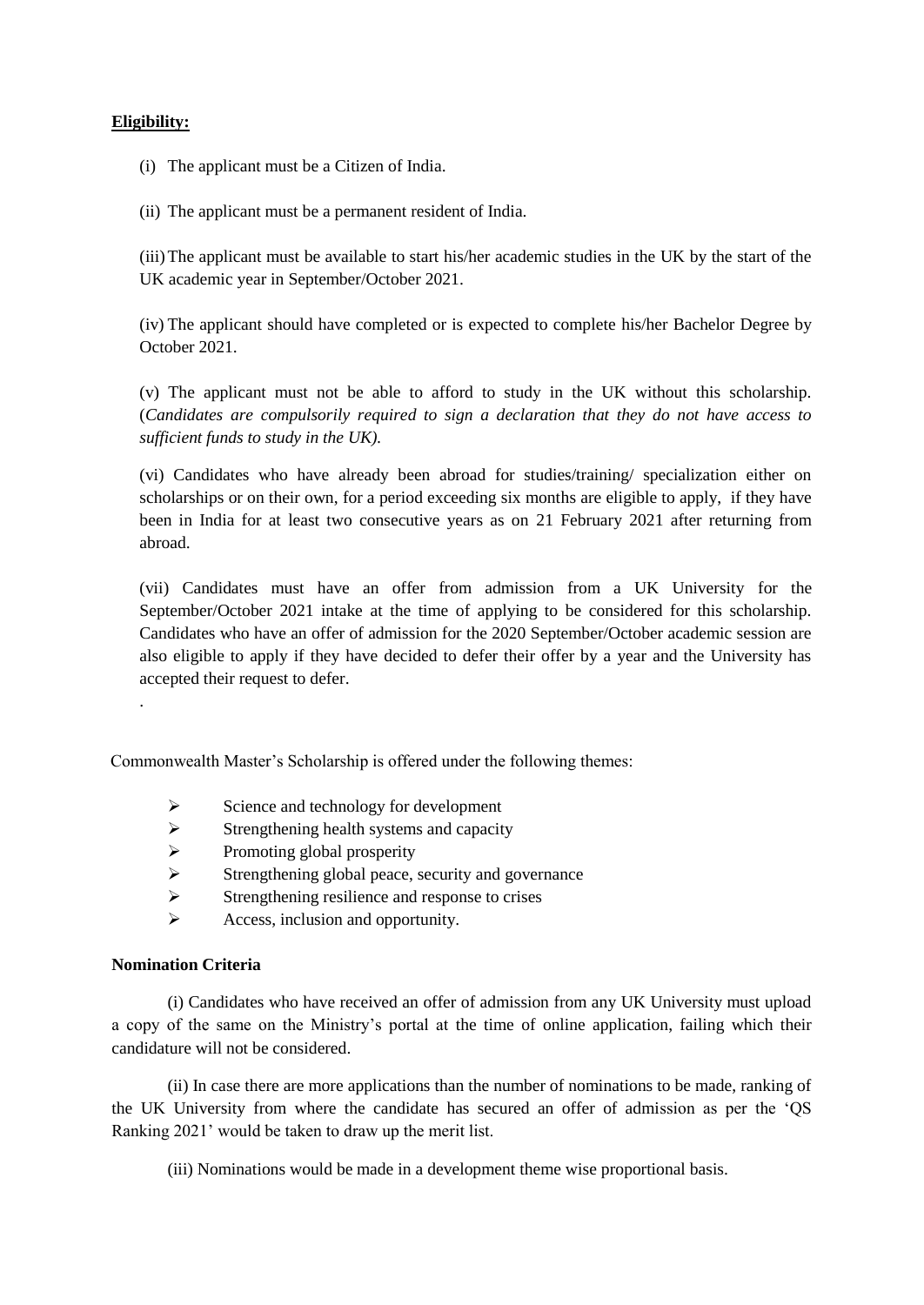#### GENERAL INSTRUCTIONS:

- 1. Candidates who do not possess the eligibility criteria need not apply.
- 2. Canvassing in any form will be a disqualification.
- 3. It is very important that applicants who are in employment to which they wish to return after completion of their studies in UK should have an assurance from their organization that on the final selection by the CSC, they will be granted sufficient leave to complete the study.
- 4. Candidates are requested to frequently visit the Ministry Website [www.education.gov.in/en/scholarships](http://www.education.gov.in/en/scholarships) as all further announcements will be uploaded there. Queries via e-mail may be directed to [es3.edu@nic.in](mailto:es3.edu@nic.in). Or you may call on the number 011-26172492.
- 5. The nominated candidates will be informed through a public notice on the Ministry's website.

# **Important links:**

- For applying online to Ministry of Education: [http://proposal.sakshat.ac.in/scholarship/.](http://proposal.sakshat.ac.in/scholarship/)
- For applying to CSC trough OAS:<https://fs29.formsite.com/m3nCYq/agyhpf9d2p/index.html>
- Terms and conditions for the 2021 Commonwealth Master's Scholarship: [https://cscuk.fcdo.gov.uk/wp-content/uploads/2020/09/masters-terms-and-conditions-masters](https://cscuk.fcdo.gov.uk/wp-content/uploads/2020/09/masters-terms-and-conditions-masters-scholarships-2021.pdf)[scholarships-2021.pdf](https://cscuk.fcdo.gov.uk/wp-content/uploads/2020/09/masters-terms-and-conditions-masters-scholarships-2021.pdf)

Marayaran

(Malathi Narayanan) Director (Scholarships)